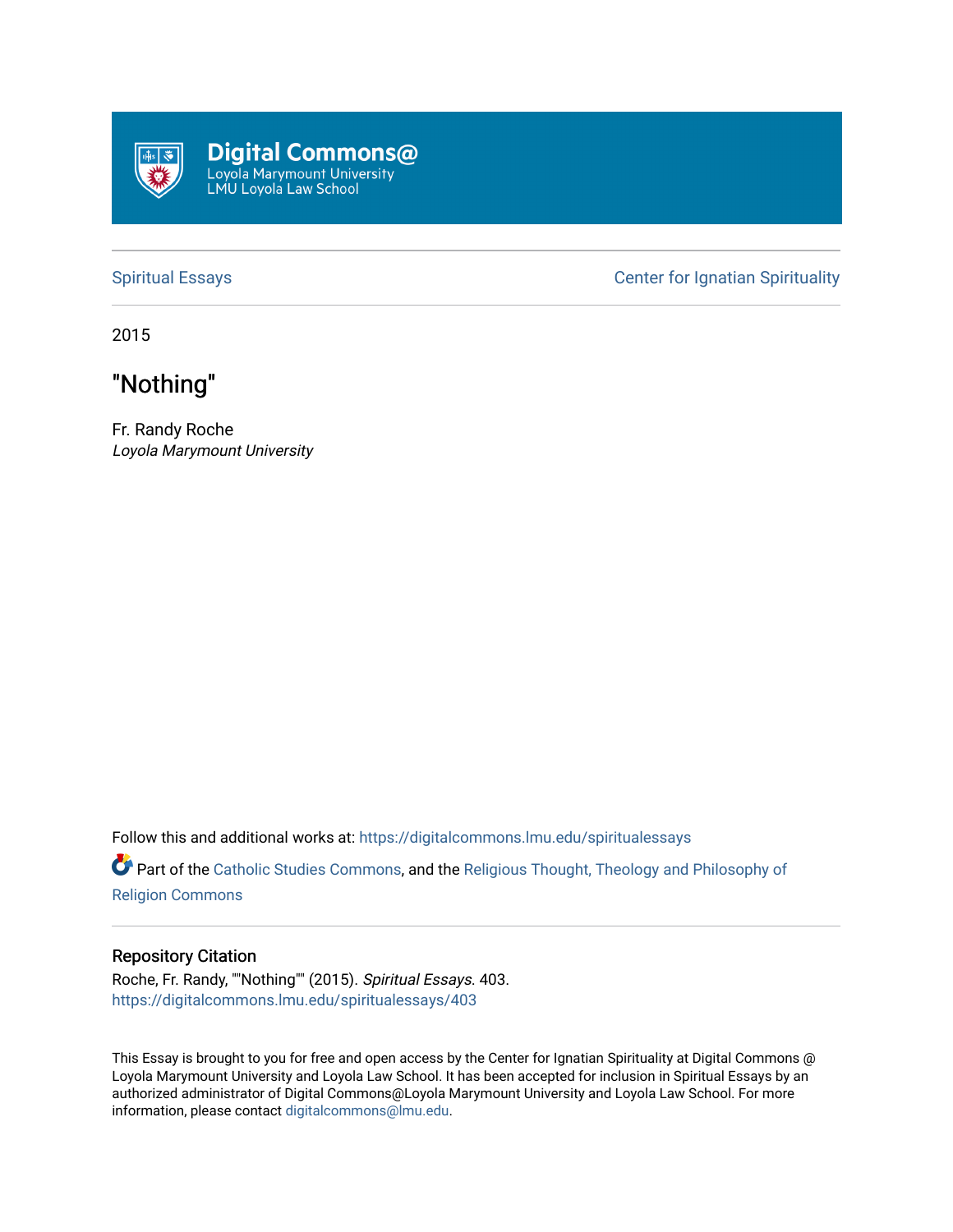## "Nothing"

Something is always happening, though we might think and believe that in some of our experiences nothing has taken place. A bit of careful reflection will enable us to recognize and identify, at least to some degree, whatever has actually occurred during the time-frame under consideration. For example, one of us might have been looking out a window with no particular purpose or intention in mind, and say of the experience that "nothing happened." We might mean that nothing caught our attention, or that we had no memorable thoughts or feelings while we were at the window. But after reflection we might recognize that we had a quiet sense of contentment, or even a now-welcomed appreciation for a respite from prior intense concentration. Something of relevance has indeed taken place, but could easily have been missed.

Reflecting upon experience is not an exercise in fantasy, as if we attempt to make a loaf of bread rise without yeast or baking powder. Rather, we allow inspiration, often assisted by memory and imagination, to make available to our consciousness some parts of a larger reality than we were aware of at the time. We do not add something that was not there, but we recognize a part of reality which is like reading a truly informative text only after we have viewed the cover letter.

"Nothing" is a common complaint for what sometimes occurs when people are experimenting with prayer or other spiritual experiences. We are accustomed to accomplishing something when we engage in physical exercise or when we occupy ourselves with study, planning or any activity. We might expect to have some notable immediate sensations, new insights or some recognizable results from our efforts at relating with God, meditating on truths or otherwise exercising our spiritual faculties. If our early attempts seem to result in nothing immediately recognizable as valuable to us, we could easily become discouraged. Reflection is essential for finding what we seek through spiritual activity.

Our fast-paced culture of constant moving from one interest to another is not a helpful model for us when we want to become more aware of intangible realities that make life more fulfilling and purposeful in all our associations with others, including our relationship with God. Just as friendship does not consist in the meals we have together but in the sharing of stories that often take place at table, we know that many of our daily experiences have more to them than we would otherwise have from a mere listing of a sequence of events.